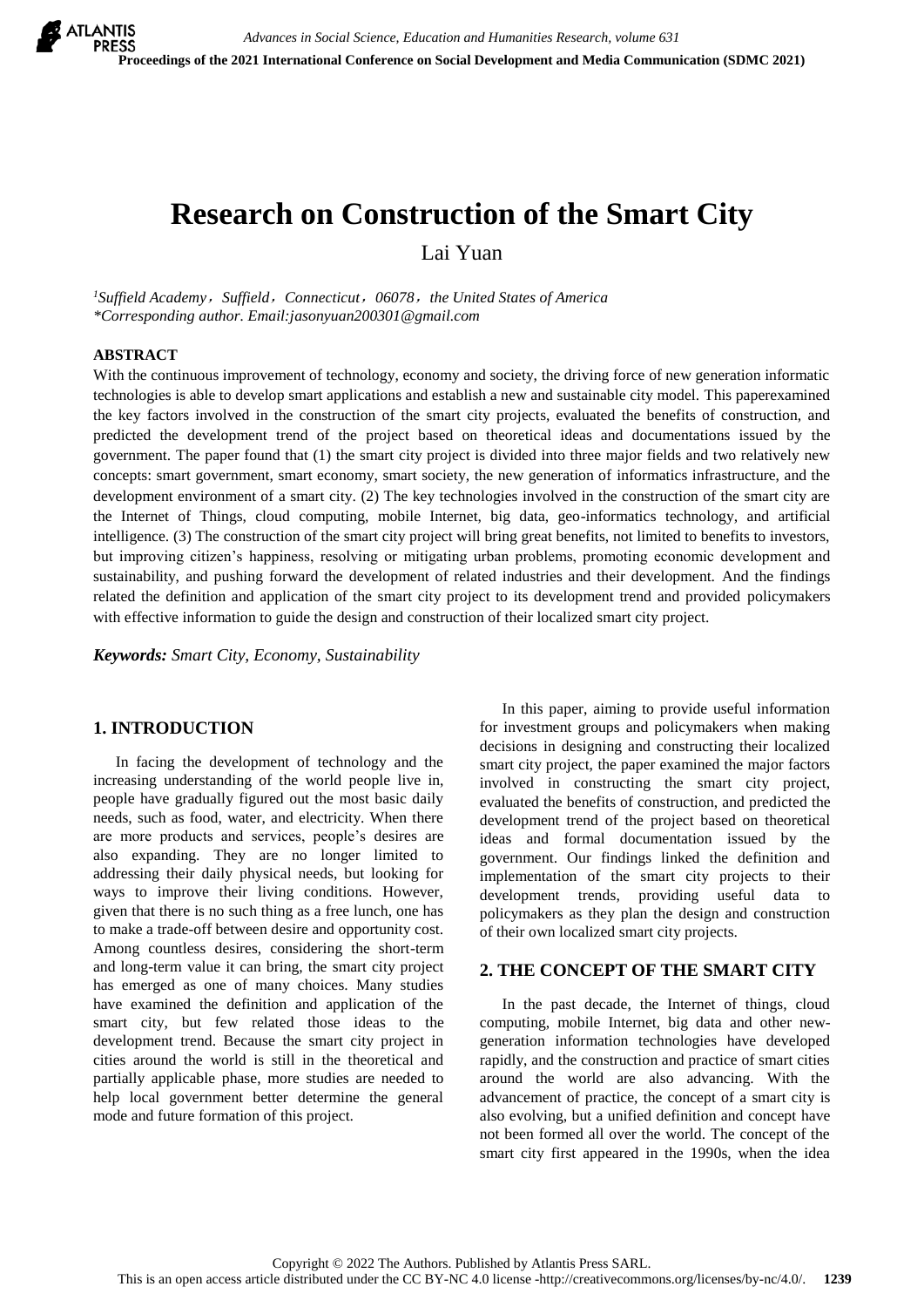was to take the new information and communication technology as the necessary infrastructure for a modern city. Sam Palmisano, CEO of IBM, proposed the concept of the smart city that evolved from the smart earth[1]. A Smart city refers to improving the automation and intelligence level of urban planning, construction, management, service, production, and life through the wide use of new generation information technologies.

# **3. THE THREE MAJOR FIELDS OF THE SMART CITY**

Traditionally, cities include three main aspects: politics, economy, and society. As a result, the three main areas of a smart city are smart government, smart economy, and smart society. Combining the two relatively new concepts of informatics infrastructure and urban development environment, a smart city can be further divided into five components: smart government, smart economy, smart society, new generation information infrastructure and the smart city development environment.

# *3.1. The Smart Government*

With the rapid development of new generation information technologies, traditional government affairs are changing from e-government to smart government. The use of the Internet of Things, cloud computing, mobile Internet, artificial intelligence, data mining, and other technologies to improve the intelligence level of government office, supervision, service, and decisionmaking in order to form an efficient, agile, and convenient new government is referred to as smart government. Compared with traditional e-government, the smart government has the characteristics of thorough perception, rapid response, active service, scientific decision-making and so on.

#### *3.2. The Smart Economy*

The carrier of smart economy is smart industry. Smart industry is an industry with a high degree of index, networking, informatization, automation and intelligence. Smart industry is an intelligence intensive industry and technology intensive industry, not a laborintensive industry. In June 2011, the U.S. government established a priority action plan in four aspects of smart manufacturing, including building an industrial modeling and simulation platform for smart manufacturing, affordable industrial data acquisition and management system, enterprise level integration of business systems, manufacturing plants and suppliers, and education and training of smart manufacturing[2]. In China, several opinions on accelerating the deep integration of information and industrialization were jointly issued by the Ministry of industry and

information technology, the Ministry of science and technology, the Ministry of Finance, the Ministry of Commerce and SASAC regard intelligent development and establishment of modern production system as one of the basic principles to promote the deep integration of informatization and industrialization[3].

### *3.3. The Smart Society*

Intelligent society refers to a highly intelligent society. Smart society mainly includes two aspects: first, the intellectualization of social undertakings, such as smart education, smart medical treatment, smart school, smart hospital; second, the intelligence of citizens' life, such as smart community and smart home. Smart society is an advanced stage of social information development. Building a smart society is an important part of ensuring and improving people's livelihood.

# **4. THE KEY TECHNOLOGIES OF THE SMART CITY**

Internet of things, cloud computing, mobile Internet, big data, spatial information technology and artificial intelligence are the six key technologies of the smart city. By embedding and equipping sensors into buildings and intersections in every corner of the world and in the systems closely related to production and life, such as communication system, power supply system, water supply system and oil and gas pipeline, the Internet of things formed by them can be connected with the Internet, so as to realize the resource data integration of human society and physical system, making a city produce and live in a more refined and dynamic way.

# *4.1. The Construction of City Information Modeling (CIM)*

If we take the smart city as the overall development goal of a city, an essential element is the construction of urban information infrastructure. In general, the construction of urban information infrastructure is based on and Geographic Information System (GIS), integrating wireless sensors, Internet of things, Internet and artificial intelligence, networking, digitization, visualization, and intelligence of all urban resources, in order to achieve a more agile perception and feedback of the city, thereby promoting urban economic transformation, and so on.

# *4.2. The Smart City System Framework Based on Digital Twin*

Based on the construction of urban information infrastructure, we should also build a smart city system framework based on digital twins. Through the digital representation of the elements, processes and actions of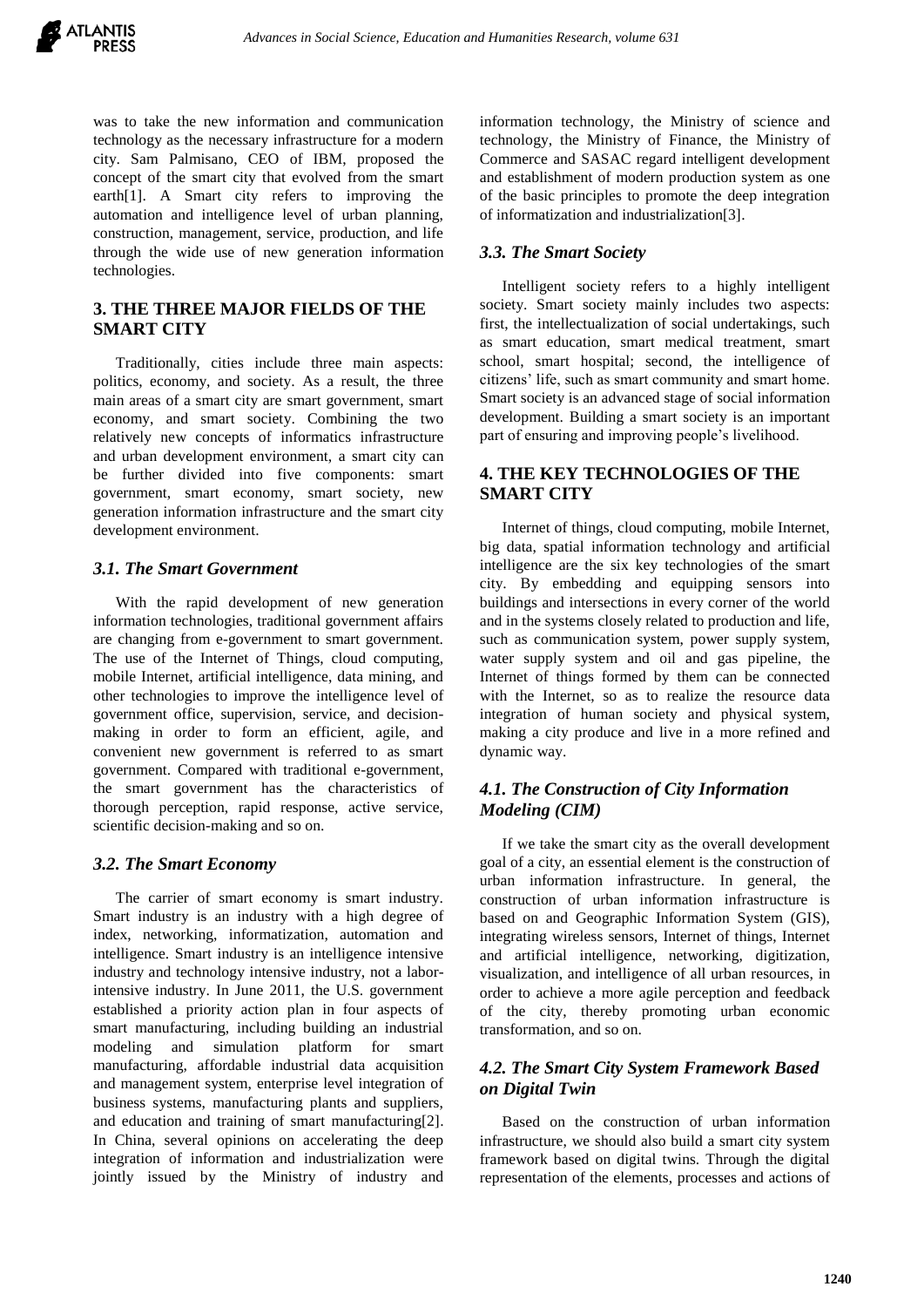the physical space in the smart city, the adjustment, prediction, diagnosis, monitoring and control of the operation status, performance, activities, digital governance structure, service process and operation intelligent equipment of the physical entity can be realized. Based on the smart city, the physical space can interact with digital virtual platforms in real time to achieve joint optimization and continuous iteration. Therefore, the digital twin smart city architecture can be divided into physical perception layer, interaction layer, middleware layer, and application layer. The physical sensing layer primarily consists of intelligent sensors, micro transceivers, controllers, monitoring equipment, and so on; the interaction layer primarily consists of 5G (6G), Wi-Fi, transmission interface, and so on; the middleware layer primarily consists of resource pool, object pool, data console, and so on; and the application layer primarily consists of application programs, intelligent terminals, visual digital plating, and so on.

#### *4.3. Data Collection and Analysis*

With the deepening construction of urban information infrastructure and digital twin smart city architecture, relevant government departments and enterprises will accumulate massive big data resources. Using big data technology to process these data resources, data analysis, data mining and machine learning can further improve the administrative management, and public service level of government

departments, the production, operation, and management level of enterprises, turning the massive data generated by smart cities into a great invisible wealth of society.

# **5. THE BENEFITS OF THE CONSTRUCTION OF THE SMART CITY**

Building a smart city has a promising effect on investors. Based on the current construction of comprehensive economic and social benefit evaluation model, the probability of good benefits of the smart city project is 44.64%, and its general probability is 73.62%, indicating an acceptable financial profitability and project risk to the investment body[4].

Building a smart city is an important way to solve or alleviate various "urban diseases", promote urban economic development and social progress, and ensure urban sustainable development. By shaping the public value of the city through the smart city, it can provide citizens with a better urban life. Figure 1 shows that among all indexes, the human service has the most weight followed by citizen experience. The sum of them exceeds 50% while the weight of reform and innovation is minimal, demonstrating the fact that the construction of the smart city has important convenience value for the people[4].



**Figure 1**. Radar Chart of Index Combination Weight in the Smart City

At the same time, building a smart city can promote the development of related industries and applications. Since the publication of the 12th Five Year Plan in China in 2011, the Internet of things industry related to people's livelihood has witnessed rapid development and growth, such as intelligent security, intelligent transportation, and other segments[5]. The development of the industrial chain provides a positive impetus for the development of the entire smart city, more effectively strengthening and deepening the citizens' sense of happiness for urban life.

# **6. THE DEVELOPMENT TREND OF THE SMART CITY**

According to IDC FutureScape: Worldwide Smart Cities and Communities 2021 Predictions, the investment related to smart cities and smart communities in China will exceed 230 billion yuan, with emphasis on public safety, smart transportation, smart politics, smart environmental protection, smart emergency, and other fields by 2014. By then, 40% of cities will integrate the physical world and the digital